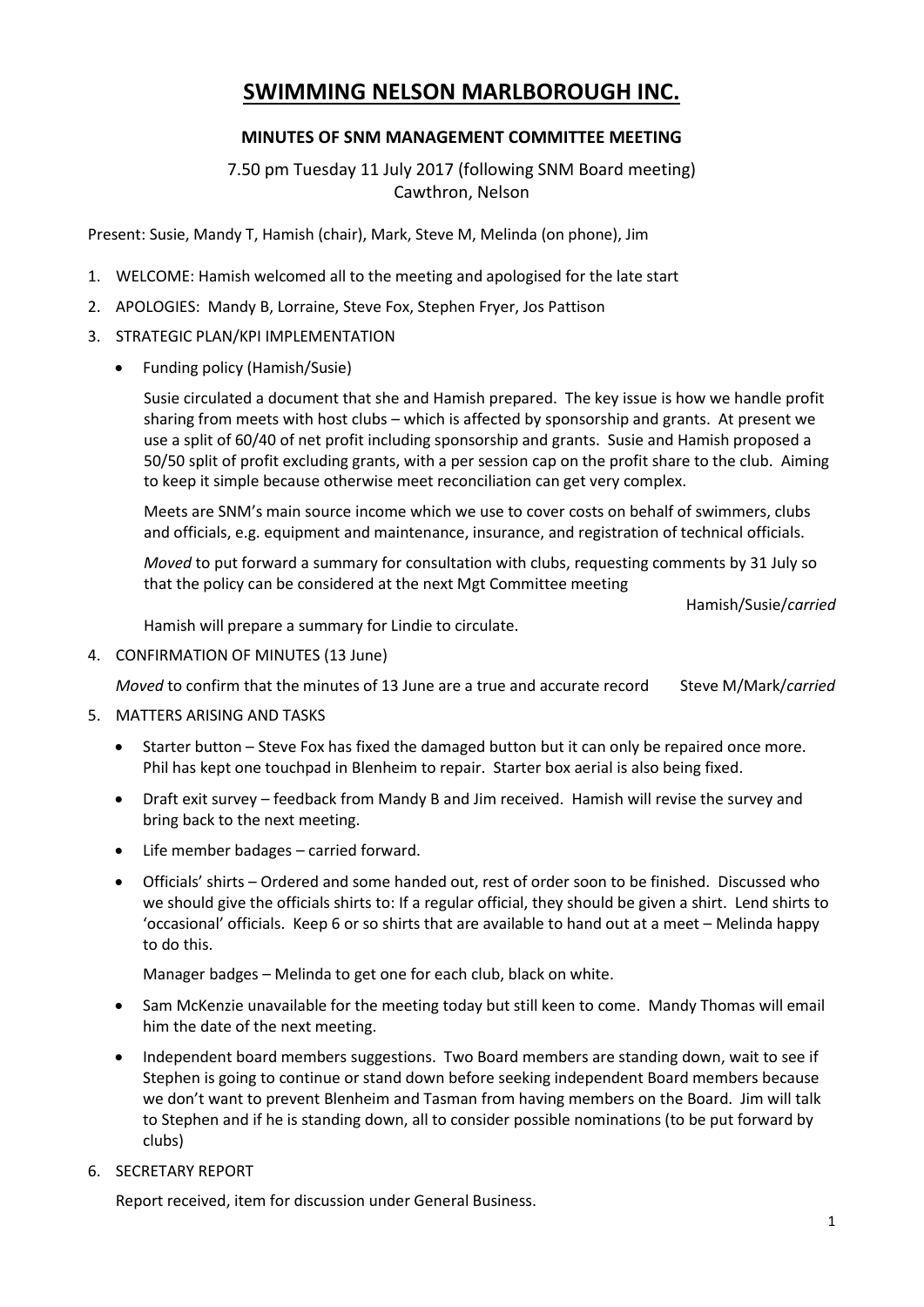#### 7. CLUB UPDATES

No further updates.

8. TREASURER REPORT

Susie circulated the early draft profit and loss statement. Revenue is high due to grants, but also offset by registration income going down due to online registration. Many expenses are for assets, which don't show up on this statement. Adjustments relate to income and expenses after the balance date but related to 2016-17 year. Board has agreed to write off a few items, and to apply depreciation to some assets not previously depreciated. Susie will tidy these up to be financial statements and circulate to the Committee prior to submitting for approval of accounts at AGM and to send to auditors.

Invoice from Trinders – mounting plates for starter blocks at Nayland

Melinda advised that Stephen Fryer approved up to \$2000 for the cost (prior to Xmas) but the invoice is well over this. There is no decision on this in the minutes of November or December. Melinda checked with Trinders, who noted that the painting was additional to the original quote. It was agreed to pay the invoice and add mounting plates to the assets.

*Moved* to approve the following payments:

| Refunds for SISS to:                     |           |
|------------------------------------------|-----------|
| Ella Thyne (Lincoln High School)         | \$35      |
| Joanna Lloyd                             | \$28      |
| Leah Friend                              | \$42      |
| Reimbursement to Jim                     |           |
| (2 boxes of paper and printer cartridge) | \$130.50  |
| Trinders invoice                         | \$3321.74 |
|                                          |           |

Susie/Mandy T/*carried*

• PA system insurance

Note that Jim checked with Nigel Rukuwai re insurance for new PA system, and Nigel confirmed that it will be covered under our existing insurance with no additional premium. Mandy T noted that the PA system cannot be stored in the trailer – it is damp. Blenheim can probably store it in their club room when there. Tasman is still waiting to hear from TDC whether their container can be shifted to RAC. For the time being the PA system should be stored in Blenheim.

## 9. REGISTRAR REPORT/MEETS MANAGEMENT

Jim spoke to his report.

 $\bullet$  SISS

A NZ record was set, new PA system worked really well, but swimmer numbers were low, which meant that many swimmers had back to back swims.

Susie will promote the SI Champs via social media.

Registration of technical officials

*Moved* that we pay registration of all technical officials who officiate at 1 or more SC or LC meet (i.e. register them as they are rostered to officiate) Jim/Susie/*carried*

The policy is that officials should not be made financial by SNM until they officiate at a meet, and we will not pay for those who officiate only at non-standard pools because these results do not get uploaded to the SNZ Results database.

 Noted analysis of swimmers by age groups for all NZ regions. SNM has a 'flatter' age structure than most other regions, i.e. a less dramatic drop-off of numbers after age 11 or 12.

*Moved* that the following times be confirmed as Nelson Marlborugh records and the registrar report be accepted: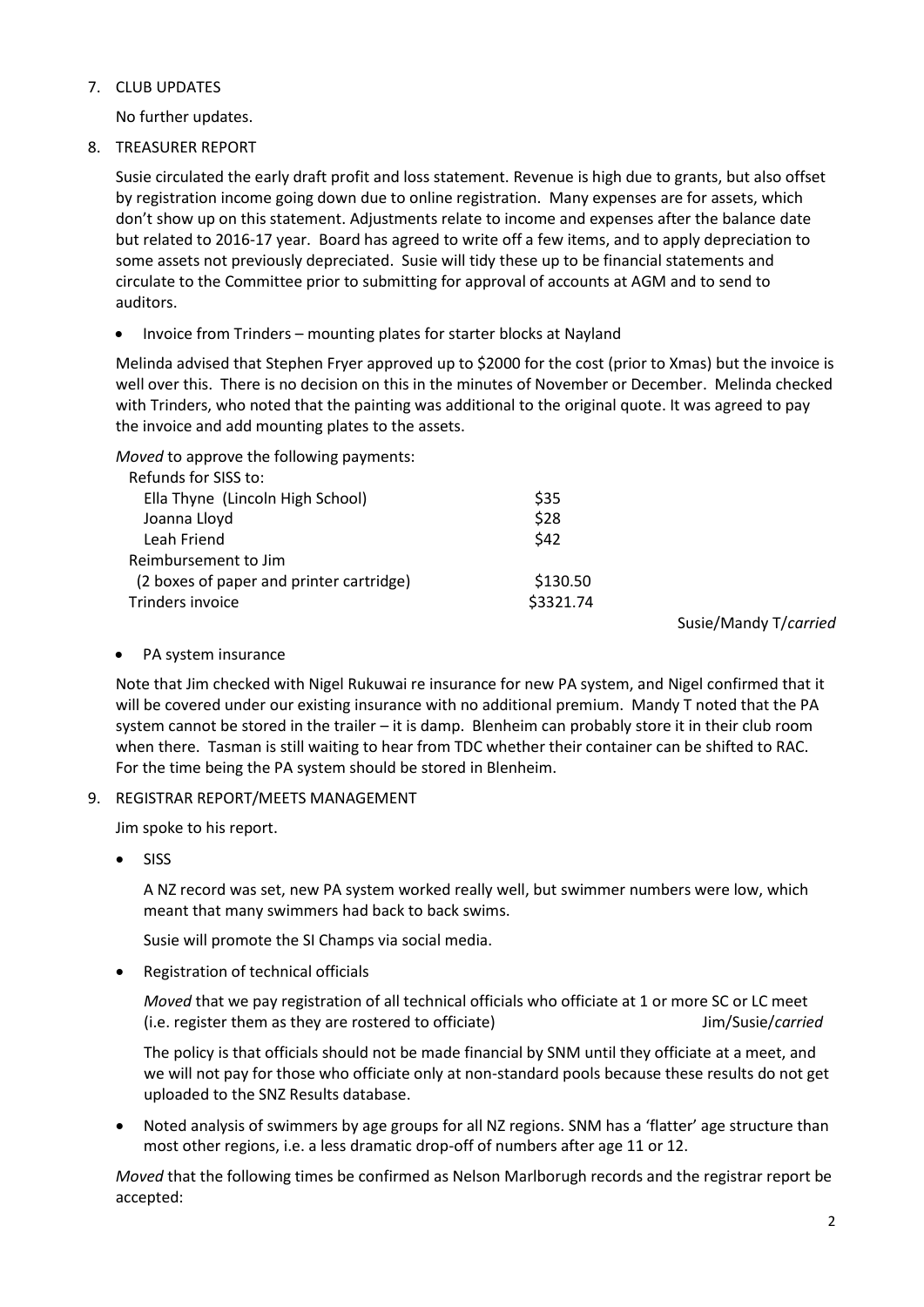## **Wellington LC Champs – 20-25 Jan 2017**

| 100 Breast       | LC | 10     | F | 1:30.50  | Lilly Hall             | <b>NLSNM</b> |
|------------------|----|--------|---|----------|------------------------|--------------|
| 800 Free         | LC | 13     | F | 9:44.47  | Sierra Thomas          | <b>TASNM</b> |
| 200 Back         | LC | 14     | F | 2:33.07  | <b>Bree Anderson</b>   | <b>TASNM</b> |
| 400 Free         | LC | 17     | F | 4:35.82  | Talya Harwood          | <b>TASNM</b> |
| <b>1500 Free</b> | LC | 17     | F | 18:17.11 | Talya Harwood          | <b>TASNM</b> |
| 50 Back          | LC | 10 & U | М | 38.11    | <b>William Seymour</b> | <b>TASNM</b> |
| 50 Free          | LC | 17     | М | 24.25    | Sam McKenzie           | <b>TASNM</b> |
| 100 Free         | LC | 17     | М | 52.84    | Sam McKenzie           | <b>TASNM</b> |
| 200 Free         | LC | 17     | М | 1:59.76  | Sam McKenzie           | <b>TASNM</b> |
| 50 Breast        | LC | 17     | М | 31.24    | Sam McKenzie           | <b>TASNM</b> |
| 100 Breast       | LC | 17     | м | 1:09.45  | Sam McKenzie           | <b>TASNM</b> |
| 50 Fly           | LC | 17     | м | 25.87    | Sam McKenzie           | <b>TASNM</b> |
| 100 Fly          | LC | 17     | М | 1:00.65  | Sam McKenzie           | <b>TASNM</b> |
| 50 Breast        | LC | Open   | М | 31.24    | Sam McKenzie           | <b>TASNM</b> |
| 50 Fly           | LC | Open   | М | 25.87    | Sam McKenzie           | <b>TASNM</b> |

## **SNM LC Champs – 3-5 Feb 2017**

| 800 Free | LC.  | -11 |              | F 11:03.39 Skye Humphries NLSNM |       |
|----------|------|-----|--------------|---------------------------------|-------|
| 400 IM   | LC – | -11 | $\mathbf{F}$ | 6:06.98 Skye Humphries          | NLSNM |
| 800 Free | LC.  | -17 | H.,          | 9:26.91 Talya Harwood           | TASNM |
| 100 Back | LC.  | 17  | M            | 1:05.25 Sam McKenzie            | TASNM |

## **Tasman SC Get XLR8's Meet #2 10 June 2017**

| 1500 Free  | -SC - | 14    |  | F 18:21.63 Bree Anderson                       | <b>TASNM</b> |
|------------|-------|-------|--|------------------------------------------------|--------------|
| 50 Free    | SC.   | 17    |  | M 23.32 Sam McKenzie                           | <b>TASNM</b> |
| 200 Breast |       | SC 17 |  | M 2:24.94 Sam McKenzie                         | <b>TASNM</b> |
|            |       |       |  | 200 Breast  SC  Open  M  2:24.94  Sam McKenzie | TASNM        |

## **Wharenui Winter Olympics 30 June 2017**

|    |      |              | <b>NLSNM</b>                                                                                                                                       |
|----|------|--------------|----------------------------------------------------------------------------------------------------------------------------------------------------|
|    |      | Clara Foster | <b>NLSNM</b>                                                                                                                                       |
| 17 |      |              | <b>TASNM</b>                                                                                                                                       |
|    |      |              | <b>TASNM</b>                                                                                                                                       |
|    |      |              | <b>TASNM</b>                                                                                                                                       |
|    | SC - |              | SC 17 F 27.41 Clara Foster<br>SC Open F 27.41<br>M 50.63 Sam McKenzie<br>SC 17 M 2:23.03 Sam McKenzie<br>200 Breast SC Open M 2:23.03 Sam McKenzie |

#### Jim/Mark/*carried*

#### 10. PUBLICITY/COMMUNICATION REPORT

Jim did a press release on SISS, published yesterday in the Nelson Mail and shared on NZ Swim.

#### 11. FUNDING REPORT

No report.

12. SNZ LIAISON REPORT

SNZ convened a teleconference of administrative officials last week, but it was midday and no one from SNM was available. There is a regional chairs meeting tomorrow. Hamish not available. No one else available either.

13. TECHNICAL

No report.

14. COACHING REPORT

No report.

15. GENERAL BUSINESS